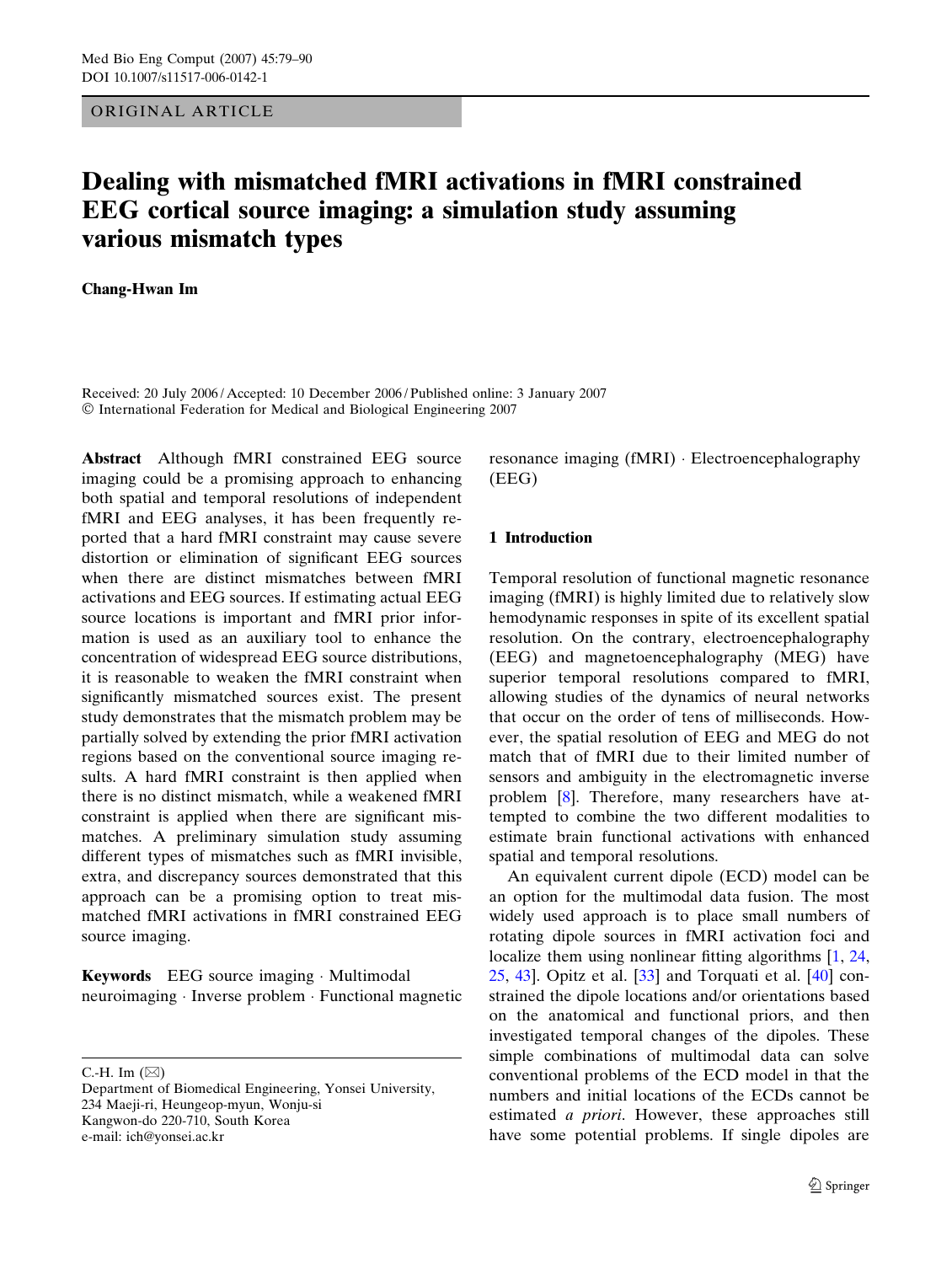placed at each focus of fMRI activation, the discrete dipoles may not properly represent the large spatial extent of some activation [\[12](#page-10-0), [41\]](#page-11-0). Moreover, it was observed in some simulation studies that constraining multiple dipole sources in all possible fMRI activation foci might yield considerable error if some ECD locations were not correctly estimated [\[12](#page-10-0), [27](#page-10-0)].

Contrary to the ECD model, the distributed source model, sometimes called EEG/MEG source imaging, assumes many current dipoles scattered in source spaces, and then estimates the orientations and/or strengths of the dipoles using linear or nonlinear estimation methods. Based on this basic idea, Dale and Sereno [[6\]](#page-10-0) first proposed constraining the source space into anatomically known locations (interface between white and gray matter of the cerebral cortex extracted from an MRI) and orientations (perpendicular to the cortical surface), and then weighting the estimate based on a priori information. The distributed source approaches can be readily incorporated with fMRI data. The most straightforward way to impose the fMRI constraint upon the distributed source reconstruction is to restrict the possible source spaces to locations exceeding a threshold predetermined for fMRI statistical analyses [[14,](#page-10-0) [35](#page-10-0)]. According to Liu et al.'s study [[27\]](#page-10-0), however, the results of this approach are very sensitive to generators of EEG or MEG signals that are not detected by fMRI. They also revealed that such distortion or misidentification could be considerably reduced by giving a constant weighting factor to the diagonal terms of the source covariance matrix in a linear inverse operator. They demonstrated from Monte-Carlo simulations that the optimal fMRI weighting for the non-activation regions should be 10% of that for the activation regions, in order to minimize the distortion. Some groups have used different weighting values, e.g., Wagner et al. [\[43](#page-11-0)] and Babiloni et al. [\[3](#page-9-0)], but their basic concepts are still the same as that of the previous study  $[27]$  $[27]$  in that they also gave different weighting factors to sources inside and outside the fMRI activation regions.

When using such fMRI constrained EEG or MEG source imaging, the widespread EEG/MEG source distribution can be spatially more focalized. Moreover, the use of the fMRI prior information can reduce spurious or phantom sources generated due to the illposedness of EEG/MEG inverse problems. On the other hand, the EEG or MEG can provide temporal information for the static fMRI results [[5,](#page-10-0) [8](#page-10-0), [26–28](#page-10-0)].

In practice, however, there frequently exist severe mismatches between fMRI and EEG/MEG sources [\[34](#page-10-0), [42](#page-11-0)]. These mismatches are bound to occur due to the limited spatial sensitivity pattern of EEG/MEG sensors and the limited time resolution of fMRI [[2,](#page-9-0) [15](#page-10-0)].

The fMRI mismatched activations can be classified into three types: fMRI extra sources, fMRI invisible sources, and fMRI discrepancy sources. Some source activity may be located or oriented such that there is little electromagnetic field outside of the head. Examples of this are radially oriented sources in MEG and deep closed field sources in EEG, for which the activity patterns are such that the total macroscopic current is cancelled out. All of these examples could generate significant fMRI activation, but not in EEG or MEG. Furthermore, the fMRI activations can be detected where there are no neuronal activities because the fMRI signal is sensitive to parameters reflecting energy consumption [\[36](#page-10-0)], e.g., neurotransmitter release and uptake, vesicular recycling, and maintenance of membrane potentials. These kinds of sources are usually referred to as 'fMRI extra sources', which have been generally ignored in many studies due to their slight effect on the fMRI constrained source estimates [\[2](#page-9-0)]. On the other hand, some actual EEG/MEG sources cannot be detected in fMRI, which have been referred to as 'fMRI invisible sources'. Some neuronal sources, which are active only for a short time period, may be detected in EEG or MEG, but do not appear in fMRI results since fMRI integrates brain activity over time. The other type of mismatches, fMRI discrepancy sources, originates from an intrinsic discrepancy between fMRI and EEG/MEG due to the fundamental difference between hemodynamic and electrophysiological processes [\[5](#page-10-0), [9](#page-10-0), [31\]](#page-10-0).

The crucial problem here is that the fMRI constrained EEG inverse solutions are still sensitive to the existence of such significant mismatches when the conventional weighting approaches are applied [[2,](#page-9-0) [21,](#page-10-0) [29](#page-10-0)], and the mismatches may cause severe distortions or eliminations of meaningful neuronal sources.

Therefore, if one aims to identify the actual EEG source locations and uses the fMRI prior information as an auxiliary tool to enhance the concentration of the widespread EEG source distributions, it may be a better choice not to use the fMRI constraint when severe mismatches between fMRI and EEG sources are observed [[15,](#page-10-0) [42\]](#page-11-0).

The present study demonstrates that the mismatch problem may be partially solved by extending the prior fMRI activation regions based on the conventional source imaging results. When there are significant EEG sources lying outside fMRI activation regions, the prior regions are automatically expanded to include the missing EEG sources into the prior activation regions. Although some loss of focality in the resultant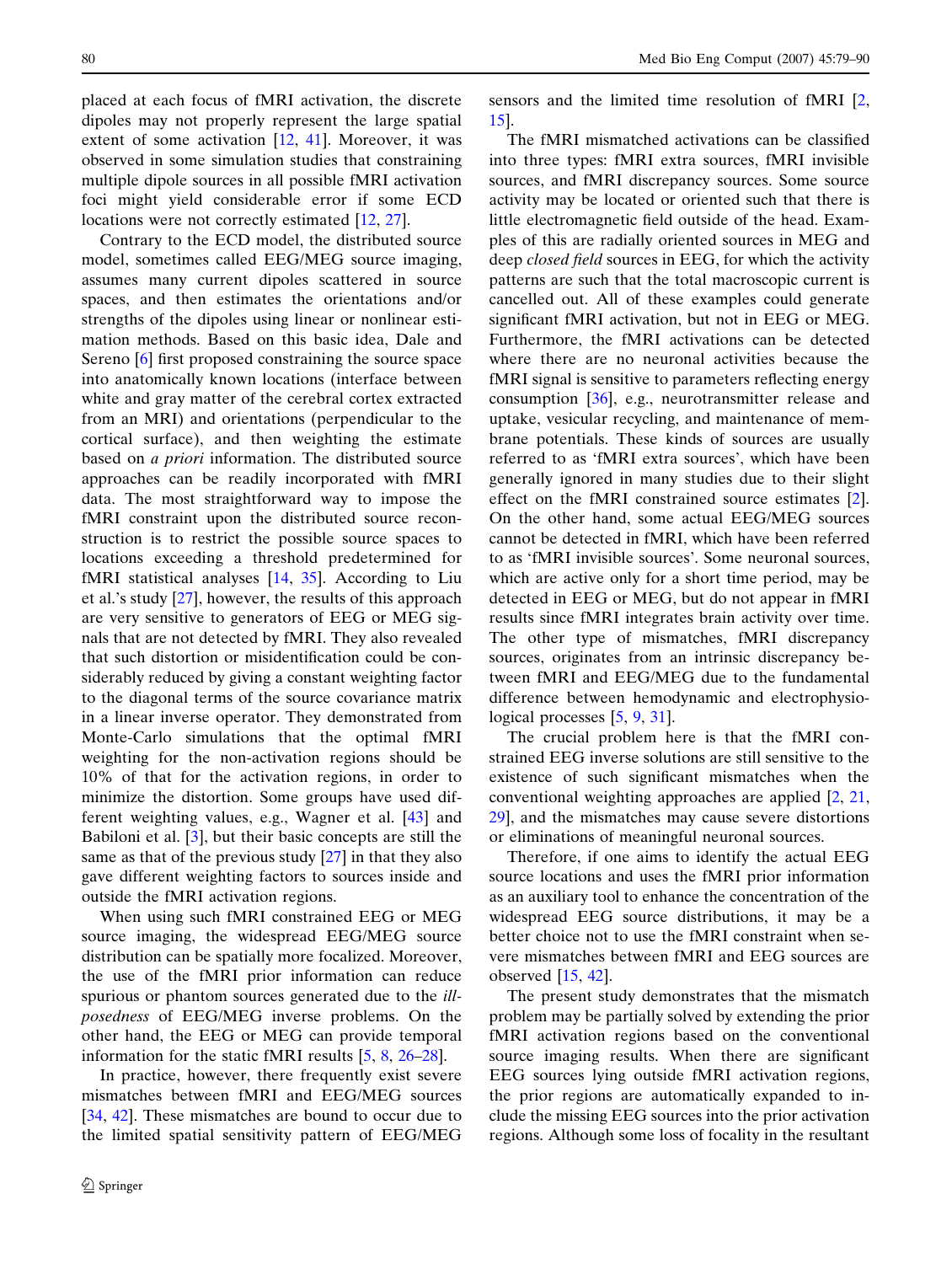EEG source images is inevitable, we can estimate more plausible EEG source locations instead. The use of this new approach rarely affects the results of fMRI constrained EEG source imaging if no major mismatch between the two modalities is detected; on the other hand, the new results become similar to those of conventional EEG source imaging without fMRI constraint if the mismatch level is significant. A preliminary simulation study performed by the author showed that this new approach may be useful to correct some discrepancy sources [\[22](#page-10-0)]. In the present study, the feasibility of the approach is verified more systematically using various simulations with artificially constructed EEG data assuming different kinds of mismatches such as fMRI invisible, extra, and discrepancy sources.

#### 2 Methods

# 2.1 Forward and inverse methods

Since synchronously activated pyramidal cortical neurons, which are oriented perpendicularly on the cortical surface, are widely believed to be the main EEG and MEG generators, many recent studies have adopted this physiological phenomenon as a basic anatomical constraint in EEG or MEG source imaging  $[3, 4, 6, 8, 23]$  $[3, 4, 6, 8, 23]$  $[3, 4, 6, 8, 23]$  $[3, 4, 6, 8, 23]$  $[3, 4, 6, 8, 23]$  $[3, 4, 6, 8, 23]$  $[3, 4, 6, 8, 23]$  $[3, 4, 6, 8, 23]$  $[3, 4, 6, 8, 23]$  $[3, 4, 6, 8, 23]$ . To impose the anatomical constraint, many dipolar sources were placed on the cortical surface, which had been extracted and tessellated from subjects' structural MRI data. To reduce the number of possible source locations, a smaller number of vertices were then down-sampled from the cortical surface as regularly as possible and used for source reconstruction purposes; whereas the original mesh information was used only for visualization purposes  $[10, 26]$  $[10, 26]$  $[10, 26]$  $[10, 26]$ . In the present study, about 15,000 vertices were down-sampled from more than 400,000 original cortical vertices.

To reconstruct the cortically distributed brain sources, we used a linear estimation approach [[6,](#page-10-0) [8](#page-10-0)]. The expression for the inverse operator W is:

$$
W = RAT(ARAT + \lambda2C)-1,
$$
 (1)

where **A** is a lead field matrix that relates source locations to scalp electrodes,  **is a source covariance** matrix, and  $C$  is a noise covariance matrix. The source distribution can be estimated by multiplying the measured signal at a specific instant x by  $W$ . If we assume that both  **and**  $**C**$  **are scalar multiples of an identity** matrix, this approach becomes identical to minimum norm estimation [\[28](#page-10-0)]. In this study, the source covariance matrix  $\bf{R}$  was assumed to be a diagonal matrix, which means that we ignored the relationships between neighboring sources. The lead field weightings [\[16](#page-10-0), [26\]](#page-10-0) were imposed on the lead field matrix to compensate for the sensitivity difference according to the source depth. In this study, a pre-stimulus time window was used to calculate C [[26,](#page-10-0) [28\]](#page-10-0).  $\lambda^2$  is a regularization parameter and was determined using the L-curve method [[18\]](#page-10-0).

The author imposed the fMRI constraint by giving different weighting values to the diagonal terms of R. Without considering fMRI priors,  $\bf{R}$  is an identity matrix. When fMRI constraints were imposed, the diagonal terms of  **were set to 1 for source locations** within fMRI activation regions, and 0.1 for source locations outside fMRI activation regions [\[27](#page-10-0), [28](#page-10-0)] in order to minimize the distortion of source patterns stemming from both fMRI visible and invisible sources [\[27](#page-10-0)].

In the present study, a realistic geometry head model was used for accurate EEG forward calculation [\[17](#page-10-0), [20](#page-10-0)]. A first order node-based boundary element method (BEM) was applied to construct the lead field matrix. Three-layer tessellated boundary surfaces, consisting of inner and outer skull boundaries and a scalp surface, were generated. For all realistic simulations performed in the present study, the MNI standard brain atlas (http://www.mrc-cbu.cam.ac.uk/Imaging/ Common/mnispace.shtml#evans\_proc) was utilized. The relative conductivity values of brain, skull, and scalp were assumed to be 1, 1/16, and 1, respectively [\[19](#page-10-0), [32](#page-10-0)]

## 2.2 Modifying prior activation regions

As mentioned before, fMRI constrained EEG source imaging might result in incorrect EEG source estimates when the fMRI activation regions do not cover the actual EEG source locations. Figure [1a](#page-3-0) and b show schematic diagrams to elucidate the influence of false fMRI information. As depicted in Fig. [1](#page-3-0)a, the fMRI constrained inverse solution can be more focalized than the conventional linear inverse solution, when fMRI prior activation regions cover the actual source locations. As seen in Fig. [1b](#page-3-0), however, fMRI constrained source imaging can cause distorted or false source estimates when there are severe mismatches between fMRI prior activation regions and actual neuronal source locations.

To tackle this problem, the author first reconstructed distributed EEG sources at every time slice of a complete time window without any functional a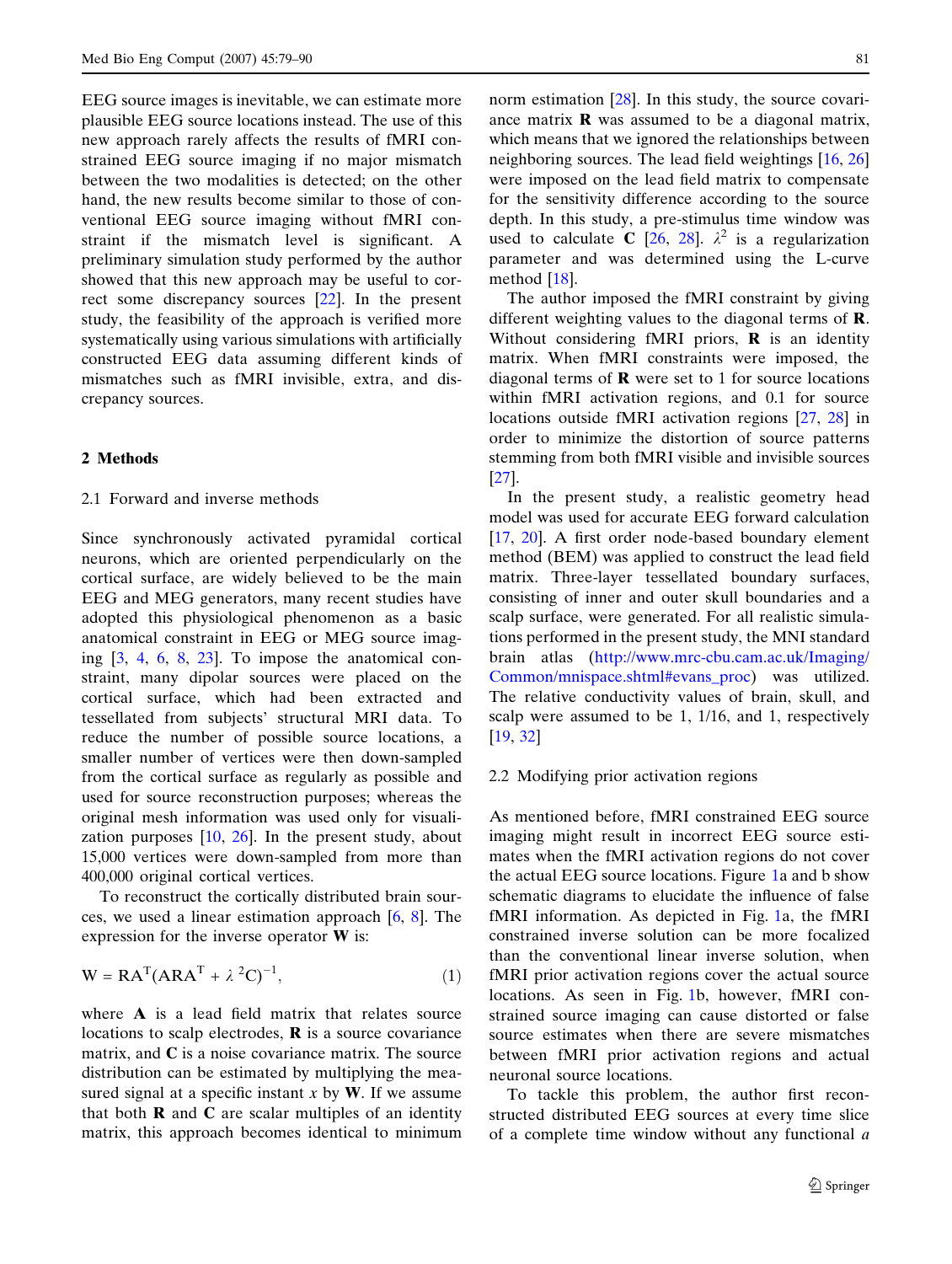<span id="page-3-0"></span>

Fig. 1 Schematic diagrams to elucidate the influence of mismatch sources upon the estimated source images and the new technique concept a fMRI activation regions cover two actual source locations; b fMRI activation regions do not cover one of the neuronal source locations. Solutions of fMRI constrained source imaging might be distorted when a fMRI activation region cannot cover actual neuronal source locations; c when the fMRI activation regions cover all of the actual neuronal sources, the extension of the prior activation regions is slight because no significant activations exceeding  $Q_{\text{AVE}}$  are found outside of the fMRI activation regions; **d** when one significant missing source exists outside the fMRI activation regions, the neuronal source location is included in the new prior activation regions since the EEG or MEG source estimates around the neuronal source are significant enough to exceed the threshold value

priori information, and then calculated the 'partial time integration' value at every source point using:

$$
J_i = \left\{ \max \int\limits_0^{\Delta t} j_i(t) dt, \int\limits_{\Delta t}^{2\Delta t} j_i(t) dt, \dots, \int\limits_{(n-1)\Delta t}^{n\Delta t} j_i(t) dt \right\},\tag{2}
$$

where  $J_i$  is the partially integrated source intensity at ith cortical vertex,  $j_i(t)$  is the source intensity at time slice t, and  $\Delta t$  is the time interval when the entire time window is divided into  $n$  sub-windows. The time

interval  $\Delta t$  should be carefully determined by considering how short the signal duration can be. The parameter cannot be implicitly determined, but should be determined empirically according to the users' experience. If a user wants to localize spike-like sources, the time interval should be as short as 10 ms. If a user does not want to consider the fMRI invisible sources, he can set the value to be the entire time window. In the present simulation, we set the interval at 30 ms, considering the simulated source patterns. More implicit or recommended values can be given after exhaustive simulation and experimental studies, which will be conducted in the future.

The author then calculated an average of the partially integrated source intensities, denoted as  $Q_{AVE}$ , for the cortical vertices that belong to the given fMRI activation regions. Then, the source points outside the given fMRI activation regions, of which the integrated source intensities exceeded  $Q_{AVE}$ , were included in the new prior activation regions, while preserving the original (given) fMRI activation regions. Figure 1c and d show schematic diagrams elucidating the present approach. If the approach is applied to an example as shown in Fig. 1a, where the fMRI activation regions cover all actual neuronal sources, the extension of the prior activation regions may not be considered because no significant activations exceeding QAVE are found outside the fMRI activation regions (Fig. 1c). Then, the resultant fMRI constrained EEG source estimates will not be very different from the conventional fMRI constrained source estimates. On the other hand, when the present approach is applied to an example as shown in Fig. 1b, where one significant missing source exists outside the fMRI activation regions, the regions around the missing source location are included in the new prior activation regions since the EEG source estimates around the neuronal source are significant enough to exceed the  $Q_{\text{AVE}}$  value (Fig. 1d). As shown in the figures, the use of the present approach may fail to yield a concentrated source distribution, which is one of the main advantages of fMRI constrained EEG source imaging. Instead of sacrificing the focalized source distribution, however, more accurate source locations can be identified [[22\]](#page-10-0).

The present approach can be used to correct fMRI invisible sources as well as fMRI discrepancy sources, but cannot correct fMRI extra sources. As mentioned before, the fMRI extra sources do not significantly affect the solution.

Fujimaki et al. [[12,](#page-10-0) [13](#page-10-0)] applied a similar idea to fMRI-constrained MEG dipole source localization. They added candidates of fMRI invisible dipoles by MEG-only analysis and investigated the temporal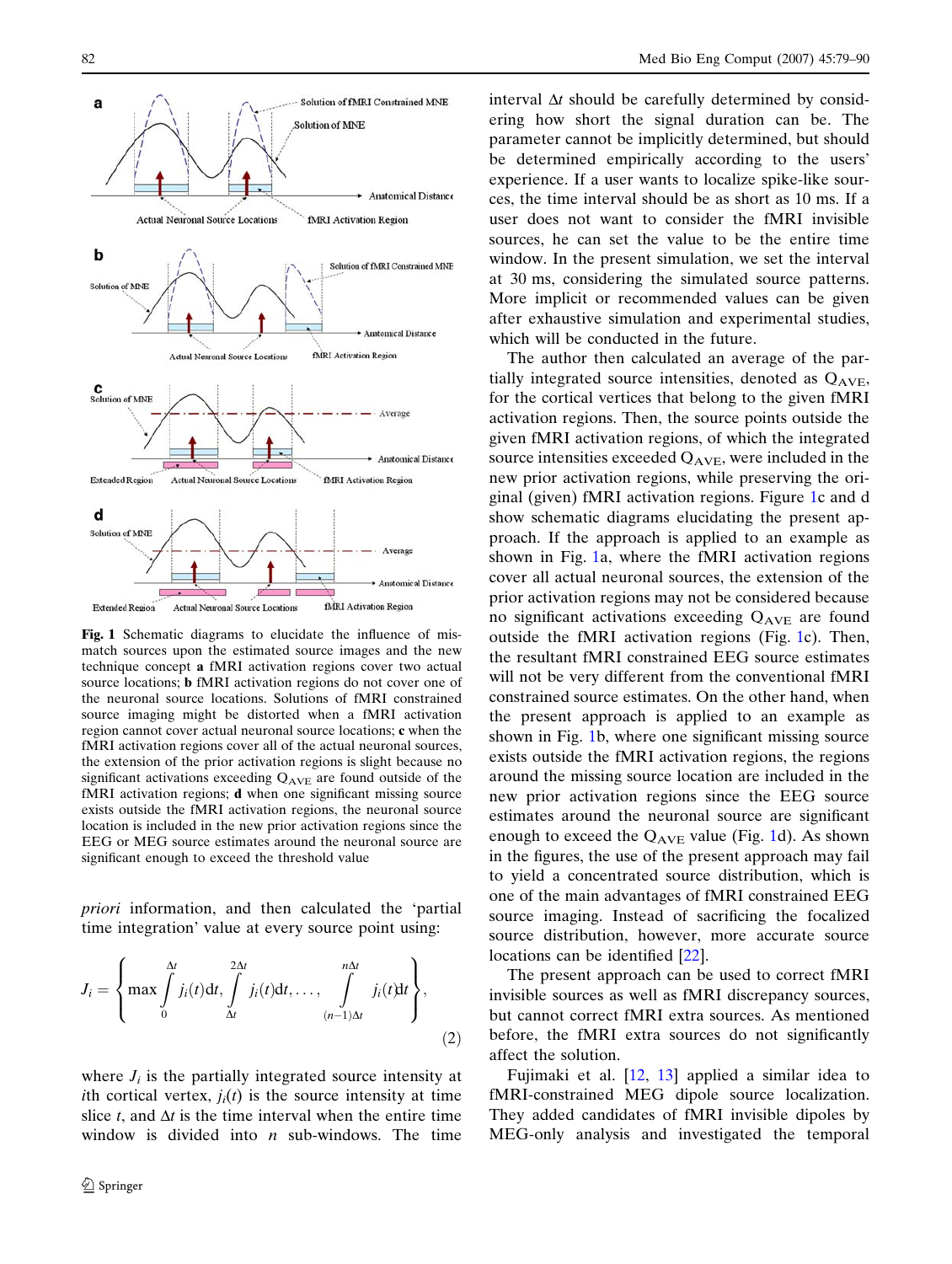<span id="page-4-0"></span>variation of the fMRI invisible and visible sources. Although the approach is different, their study indirectly supports the author's idea of a distributed source approach.

## 3 Simulation results and discussions

Neuroelectromagnetic inverse problems (NIP) are hard to verify by in-vivo experiments because exact source locations inside a real human brain cannot be estimated a priori. For that reason, artificially constructed forward data have been widely used to validate NIP algorithms [[23,](#page-10-0) [38\]](#page-10-0). Hence, in the present simulation study, artificially constructed EEG data assuming realistic conditions were used. 128 electrodes were attached to a participant's scalp according to the extended 10–20 electrode system. To utilize anatomical information, the interface between white and gray matter was extracted from MRI T1 images of the MNI standard brain [[7,](#page-10-0) [11](#page-10-0)] and tessellated into 865,712 triangular elements and 432,654 vertices, using BrainSuite developed in the University of Southern California [\[39](#page-10-0)].

For the present simulation study, we assumed the four cortical sources shown in Fig. 2, which were orientated perpendicular to the cortical surface. The temporal variations of the dipole intensities were assumed as follows:

Source 1:

$$
J = -10^{-4} (t - 100)^{2} + 1 \t (0 \le t < 200 \text{ ms})
$$
  
= 0 \t (200 \le t < 400 \text{ ms})

Source 2:

$$
J = -10^{-4}(t - 200)^{2} + 1
$$
  
= 0 (100 \le t < 300 ms)  
(0 \le t < 100, 300 \le t < 400 ms)

Fig. 2 Locations of four cortical dipole sources assumed to simulate a realistic EEG signal

Source 3:

 $J = -10^{-4}(t - 300)^2 + 1$  (200  $\le t < 400$  ms)  $= 0$   $(0 \le t < 200 \,\text{ms})$ 

Source 4<sup>.</sup>

$$
J = -1/9 \times 10^{-2} (t - 200)^2 + 1 (170 \le t < 230 \,\text{ms})
$$
  
= 0 (0 \le t < 170,230 \le t < 400 \,\text{ms})

The locations and latencies of the assumed sources were arbitrarily chosen, i.e., their locations and latencies do not reflect any actual brain activations. After calculating electric potentials at every electrode assuming a 500 Hz-sampling rate, we added real background EEG signals starting from –400 ms, which were obtained from a pre-stimulus period of a practical EEG experiment. The original signal without noise was scaled so that the signal-to-noise ratio (SNR) was approximately 7 dB. The SNR was calculated as a ratio of powers between the signal time window (0–400 ms) and noise time window (–400 to 0 ms). The dipole intensities of the assumed sources did not require any physical unit because the author scaled the simulated EEG signal so that the SNR was 7 dB. Figure [3](#page-5-0) shows the source waveforms and the artificial EEG signals with respect to time.

Before applying the present approach to the simulated EEG signals, we first reconstructed EEG source images using the conventional linear inverse operator without fMRI constraint at every time slice (from –400 to 400 ms). The time-varying source intensity at every cortical vertex was then partially integrated using (2) with  $\Delta t = 30$  ms, resulting in a possible significant source map shown in Fig. [4.](#page-5-0) We can see from the figure that the partially integrated source distribution correctly represents the rough locations of the presumed cortical sources. When the integration was performed for the entire time window, the activation around

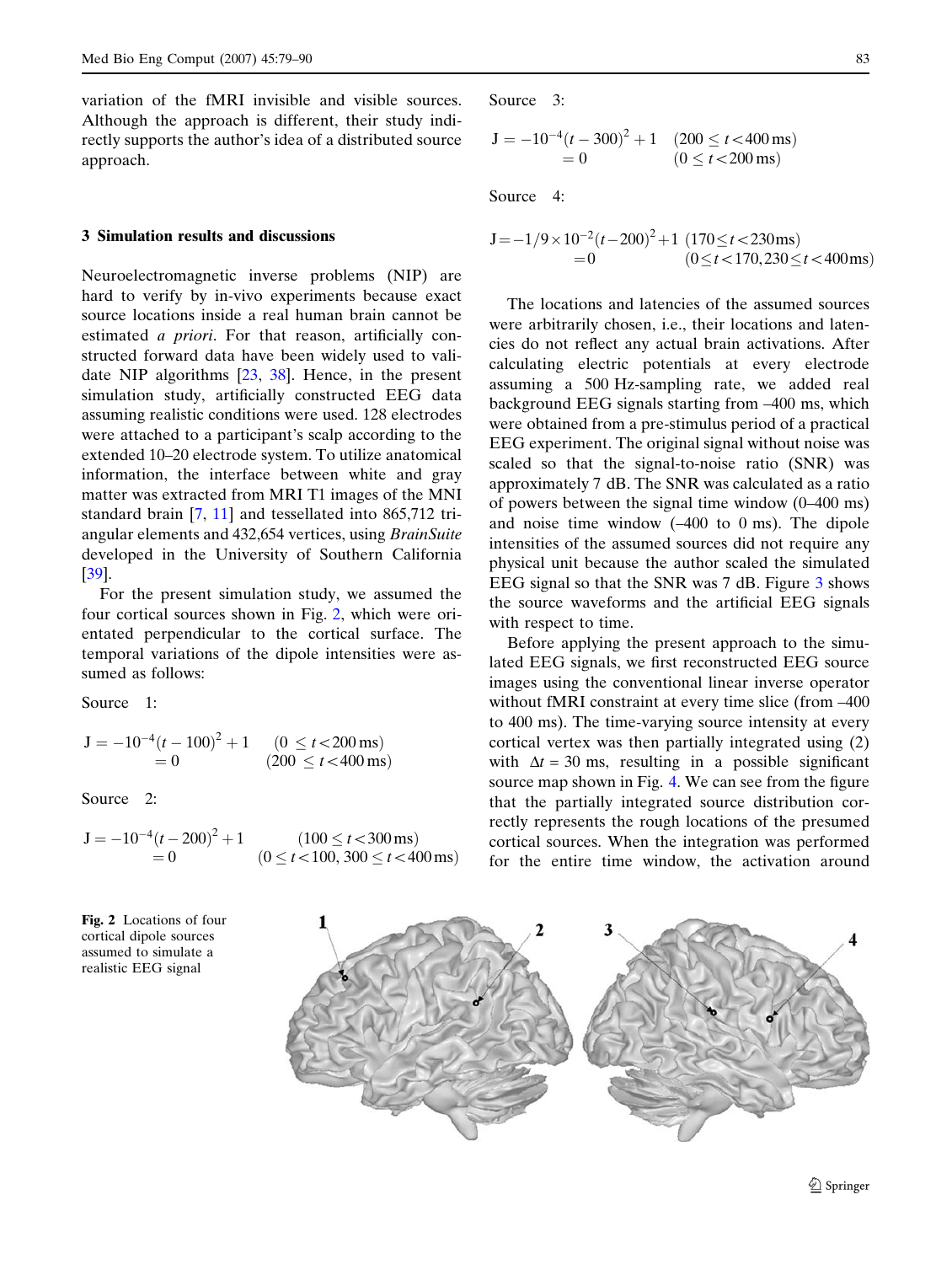

Fig. 3 Simulated source waveforms and EEG signals with a real background EEG signal  $(SNR = 7$  dB) **a** assumed source waveforms; b simulated EEG signals

source four was not clear since the duration of the activation was relatively short.

In the present simulation study, five different cases of fMRI activation regions with similar areas were assumed as follows:

<span id="page-5-0"></span>84 Med Bio Eng Comput (2007) 45:79–90

- Case 1: perfectly matching: all fMRI activation regions cover the actual EEG source locations.
- Case 2: one fMRI invisible source: there exists one fMRI invisible source—fMRI activation regions do not cover Source 4.
- Case 3: one fMRI discrepancy source: three fMRI activation regions cover actual EEG source locations (Sources 2, 3, and 4), but the other fMRI activation region does not cover Source 1.
- Case 4: two fMRI discrepancy sources: two fMRI activation regions cover the location of Sources 3 and 4, but the other two regions do not cover the actual source locations (Sources 1 and 2).
- Case 5: fMRI extra source: all fMRI activation regions cover the actual EEG source locations, but one fMRI activation region, which covers Source 1, has an extra area not relevant to an EEG source location.

The fMRI activation regions were produced independently regardless of the resultant EEG source images. After evaluating the  $Q_{AVE}$ , source points outside the original fMRI activation regions, of which the integrated source intensities exceeded the  $Q_{AVE}$ , were included in the new prior activation regions while maintaining the original fMRI activation regions. Figure [5](#page-6-0) shows the comparison between original and modified prior activation regions, where newly added regions are filled with a different color. It can be seen from the figures that the prior activation regions were extended to include the missing EEG source locations, when there are significant mismatches between fMRI prior activation regions and actual EEG sources.

The author then compared the source distributions reconstructed at three time slices (100, 200, and 300 ms), under three different conditions: (1) no fMRI constraint; (2) with original fMRI prior activation regions; (3) with modified (extended) prior activation regions. Figure [6](#page-6-0) shows the reconstructed source distributions for Case 1, where the normalized current

Fig. 4 Possible significant source map obtained from partial time integration of conventional source estimates

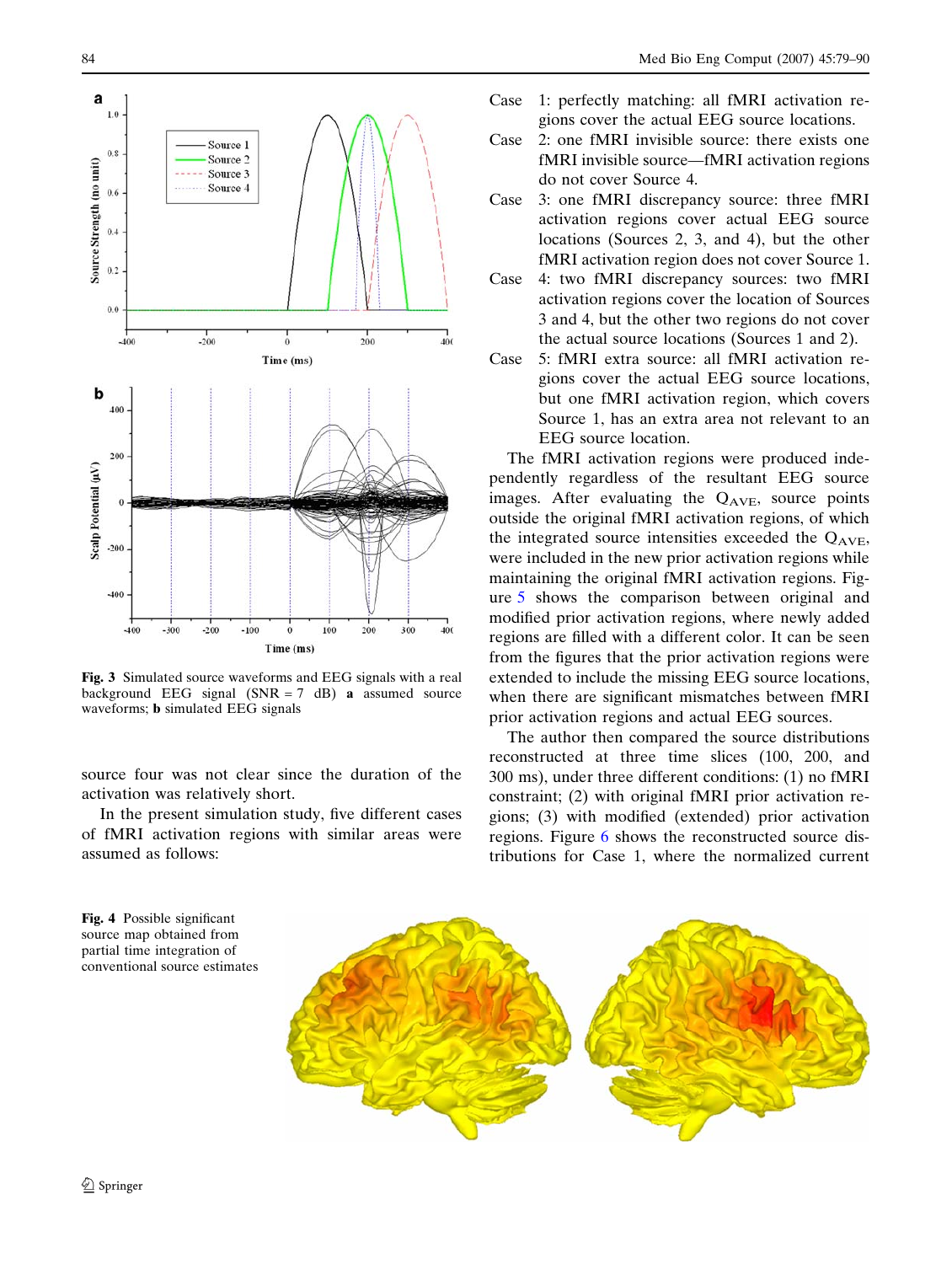<span id="page-6-0"></span>Fig. 5 Five different cases of fMRI activation regions and comparison with modified prior activation regions: Case 1: no mismatch source; Case 2: one fMRI missing source; Case 3: one fMRI discrepancy source; Case 4: two fMRI discrepancy sources; Case 5: one fMRI extra source. Please compare the fMRI activation locations with the actual source locations shown in Fig. [2.](#page-4-0) The numbers in the first column represent the number of cases. Cortical surfaces shown in second and third columns represent original and modified prior regions, respectively





Fig. 6 Normalized current dipole power at 100, 200, and 300 ms, estimated for Case 1 under three different conditions (no fMRI information, with original prior activation regions, and with modified prior activation regions). Sources that exceed 0.1 are visualized.  $SNR = 7 dB$ 

dipole power (the sum of squared dipole component strengths) was used for visualization purposes and small noisy sources with normalized power values below 0.1 were excluded from the visualization. The following facts can be observed from the figures: (1) More concentrated source distributions could be estimated by using the fMRI prior information as a functional constraint; (2) When the fMRI prior activation regions cover all of the actual source locations, the source distributions estimated with modified prior activation regions were similar to those estimated with original prior activation regions, although somewhat extended activations were found around Source 4.

Figure [7](#page-7-0) shows the source distributions reconstructed for Case 2, when there is one fMRI invisible source. From the figures, the following facts are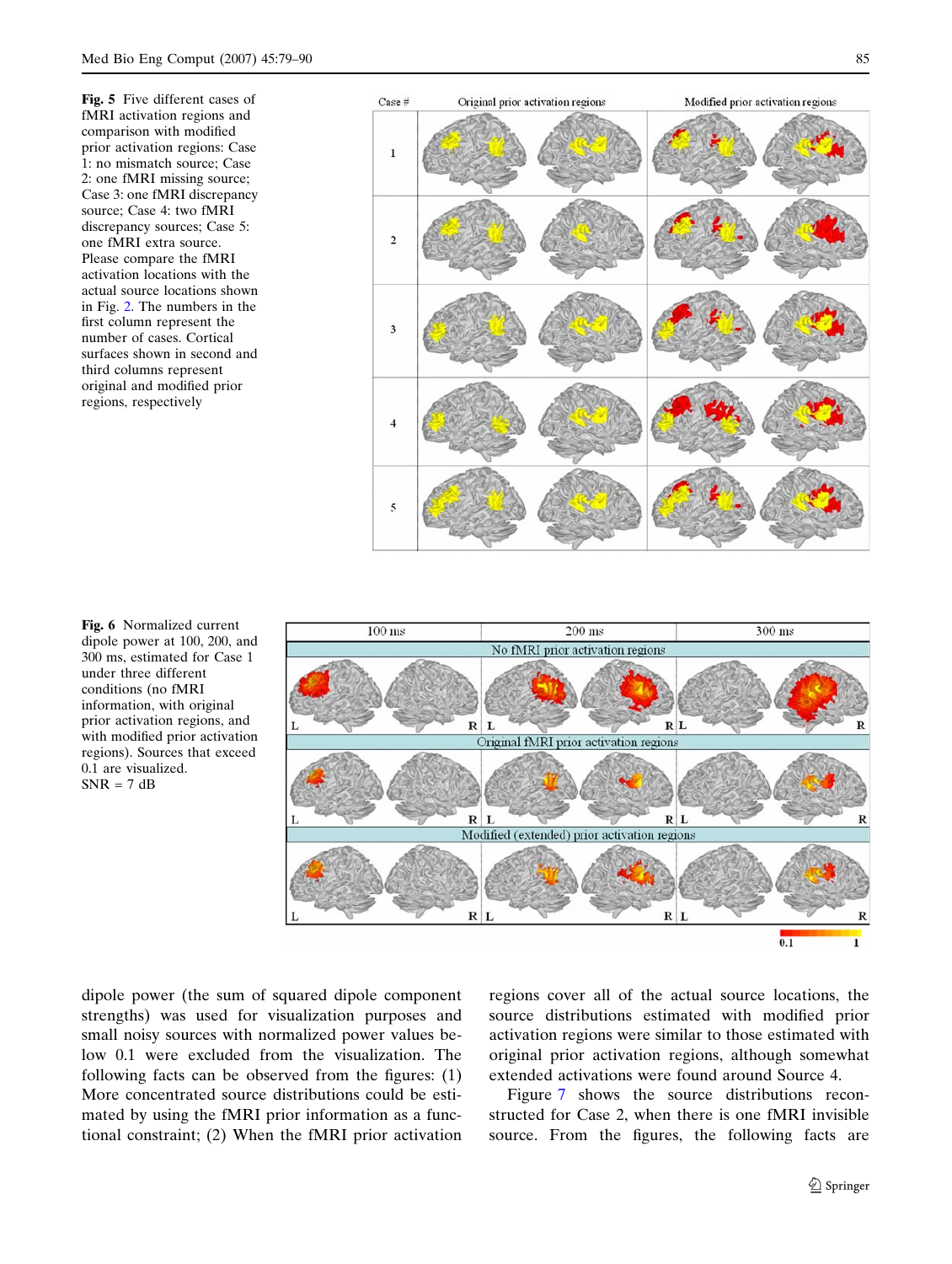<span id="page-7-0"></span>Fig. 7 Normalized current dipole power at 100, 200, and 300 ms, estimated for Case 2 under three different conditions (no fMRI information, with original prior activation regions, and with modified prior activation regions). Sources that exceed 0.1 are visualized.  $SNR = 7 dB$ 



observable: (1) The fMRI constrained EEG source images estimated with original prior activation regions cannot properly detect the missing source location; (2) Although there is some loss in the concentration of the source distribution, we could identify the proper locations of Source 4 when the source images were reconstructed with modified prior activation regions.

Figures 8 and [9](#page-8-0) show the source distributions reconstructed for Case 3 and Case 4, respectively, when one or two EEG sources are not matched with the original prior activation regions. As seen from the source estimates, the use of false fMRI information resulted in the severe distortion or misidentification of EEG source distributions. On the contrary, the use of modified prior regions resulted in more widespread source images compared to the original fMRI constrained source images, although we could identify the actual source locations more

appropriately. It was also observed that more mismatched sources yielded more widespread source distributions. Nevertheless, it seems obvious that widespread but reasonable source distribution is still more useful than the inaccurate source identification with focal distribution, in many practical applications.

Figure [10](#page-8-0) shows the reconstructed source distributions for Case 5, when one fMRI activation region covers unnecessarily a vast area. These results show one possible drawback of the present approach. Since such extra fMRI activation regions reduce the value of  $Q_{\text{AVE}}$ , the modified prior activation regions become wider than that of the normal case (Case 1), resulting in more widespread source distributions. Nevertheless, this approach is thought to be still worthwhile because sacrificing focal source distribution to a certain extent is sometimes better than

Fig. 8 Normalized current dipole power at 100, 200, and 300 ms, estimated for Case 3 under three different conditions (no fMRI information, with original prior activation regions, and with modified prior activation regions). Sources that exceed 0.1 are visualized.  $SNR = 7 dB$ 

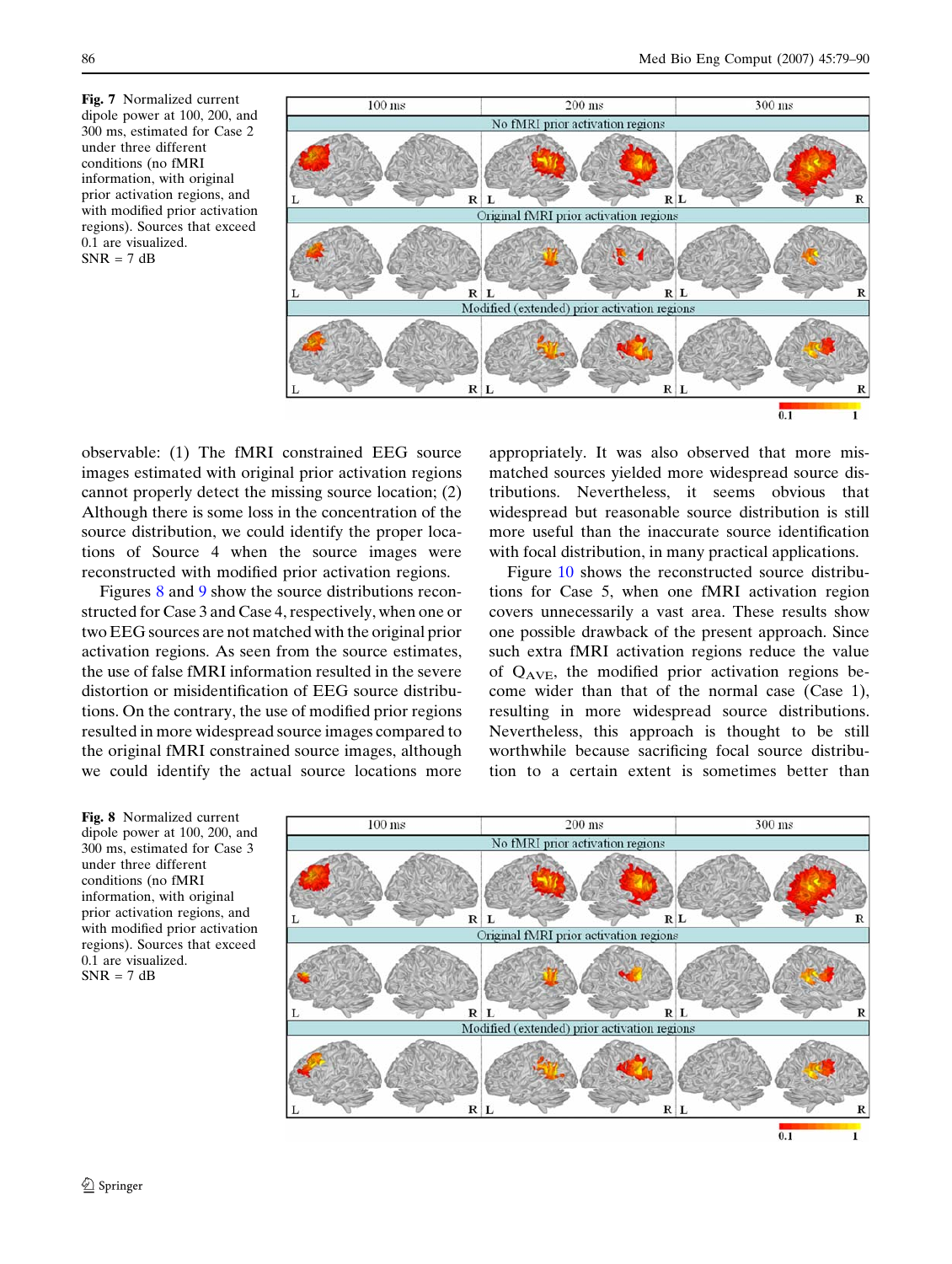<span id="page-8-0"></span>Fig. 9 Normalized current dipole power at 100, 200, and 300 ms, estimated for Case 4 under three different conditions (no fMRI information, with original prior activation regions, and with modified prior activation regions). Sources that exceed 0.1 are visualized.  $SNR = 7 dB$ 





Fig. 10 Normalized current dipole power at 100, 200, and 300 ms, estimated for Case 5 under three different conditions (no fMRI information, with original prior activation regions, and with modified prior activation regions). Sources that exceed 0.1 are visualized.  $SNR = 7 dB$ 

missing significant EEG source locations. Thus, the use of this approach is fully dependent upon the users' choice, i.e., users should determine which result is more meaningful.

## 4 Discussions and conclusions

The present realistic simulation study demonstrates that significant mismatches between fMRI and EEG sources, which may cause misidentification of actual neuronal source locations, can possibly be considered in fMRI constrained EEG source imaging. This approach extended the prior activation regions by including significant EEG sources, of which the adjacent areas were identified by partial time integration of conventional source imaging results without a priori information, into the modified prior activation regions. Such a strategy allows users to selectively apply the fMRI constraint to the EEG source imaging. In other words, the use of this approach rarely affects the results of conventional fMRI constrained EEG source imaging if no major mismatch between the two modalities is detected; while the new results become closer to those of typical EEG source imaging without an fMRI constraint if the mismatch level is significant.

The use of the present approach is fully dependent upon the users' preferences. If a user gives high priority to obtaining a concentrated EEG source distribution with the aid of functional prior information, he has no need to apply the approach to the fMRI constrained EEG source imaging. However, he might fail to recover some significant fMRI invisible sources or estimate false source locations due to false fMRI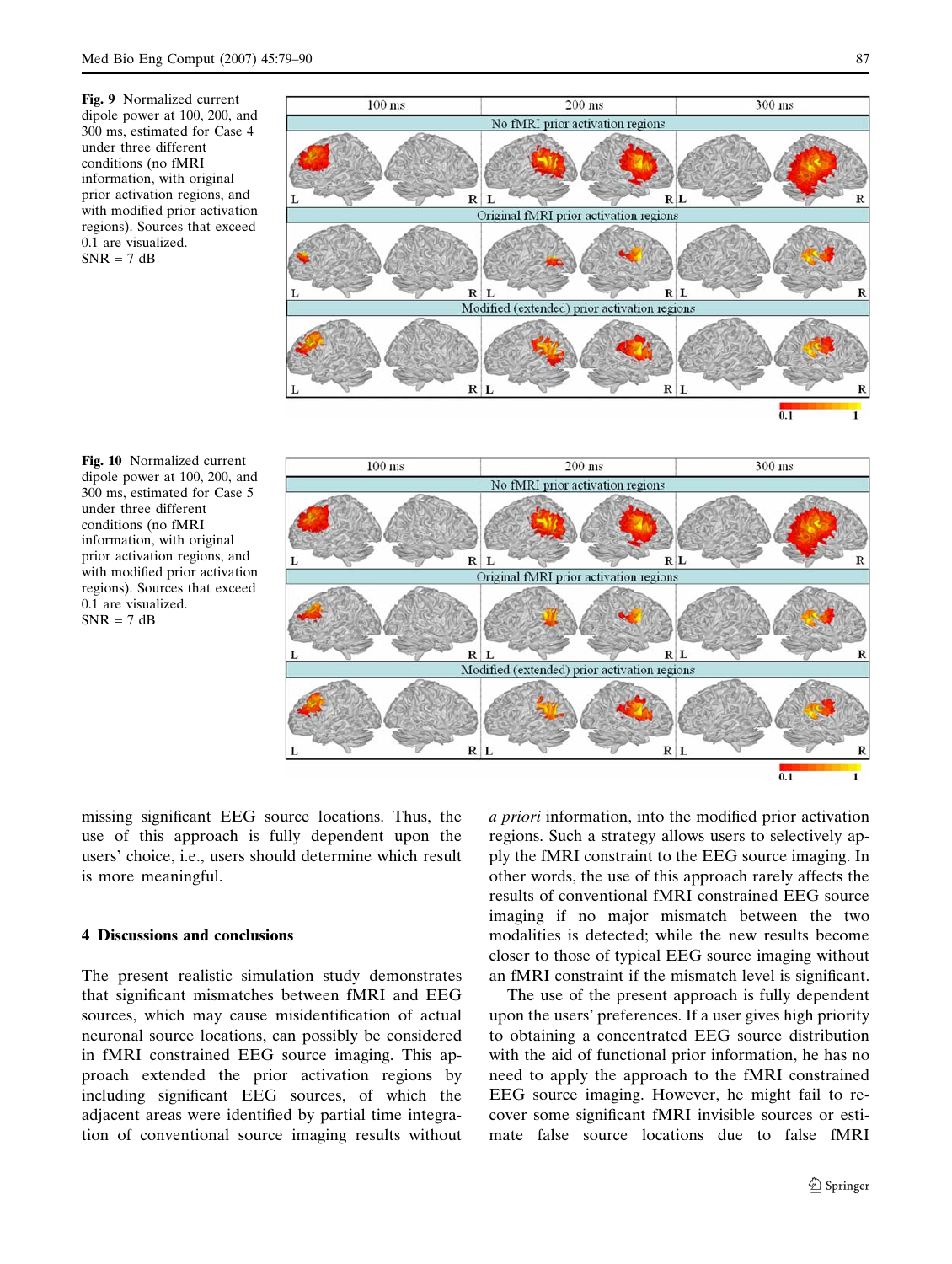<span id="page-9-0"></span>information. If the user aims to identify actual neuronal source locations and uses the fMRI functional information as an auxiliary tool to improve the specificity of the source images, the present approach can be a useful tool. As seen from the simulation results, some loss of concentration in the reconstructed source images may be inevitable if the new approach is adopted. Instead, he can identify the proper locations of fMRI invisible and discrepancy sources even when there are significant mismatches between the two modalities. Thankfully, the loss of focality was not significant when the mismatch level was not severe. Please note that even when there are two discrepancy sources, the estimated source images were still better than the 'noprior' case (Fig. [9\)](#page-8-0).

Nevertheless, there are some potential limitations that should be studied further. First, one should be careful when applying the present method to deep brain sources. Let us assume an fMRI prior region in the deep brain, within which the estimated source intensity using EEG alone is much weaker than in the superficial portions of the brain. The algorithm might end up with having significantly larger superficial cortical surface areas be included as the additional spatial priors or even extending the spatial priors onto the entire cortical surface. In such a case, deep fMRI activation will not help guide the imaging of deep electrical sources, which may be one of the most appealing features of using fMRI as a spatial constraint. Therefore, if one wants to apply the present approach to such a case, he should bear in mind that the benefits from the fMRI constrained EEG analysis might be lost. Conversely, if we assume that the fMRI prior region exactly covers one of the EEG sources in a very superficial cortical area, the average partial time integration within the fMRI prior region is likely to be greater than the partial time integration at any other source point, even with the existence of fMRI invisible sources at deeper locations. Therefore, the author recommends applying the present method to the superficial cortical sources as shown in the simulation studies.

Recently, some researchers have also tried to solve this mismatch problem. Sato et al. [[37\]](#page-10-0) used Bayesian estimation for the fMRI constrained MEG inverse solution and showed that their approach can reduce the influence of fMRI extra sources compared to the conventional Wiener estimation approach. Alfors [2] showed that use of two regularization parameters may reduce the influence of fMRI invisible sources on the reconstructed fMRI constrained MEG source images. More recently, Liu et al.  $[30]$  $[30]$  have shown that use of Twomey regularization may help to reduce the influ-

ence of fMRI invisible sources and fMRI extra sources. The three different approaches have shown that reducing the influence of mismatched sources may be possible to some extent. However, the recovery of fMRI invisible sources was not complete because they reduced the fMRI constraint strength in their 'inverse operators' when there were mismatches between fMRI and EEG (or MEG) source images. Thus, the recovered source strengths were much smaller than the actual ones. Contrary to their approach, the present approach extended the fMRI activation region to recover the mismatched EEG sources, resulting in complete recovery of the actual source strength. Similar to the present study, a loss of focal source distribution was also reported in previous works when the fMRI invisible source was considered in the inverse solution.

The present approach is an alternative technique to tackle technical problems in current multimodal neuroimaging methods. Ideally, more neuroscience studies should be conducted to reveal the origin of mismatch sources, which may enable us to understand the complex mechanisms of neuronal interactions and build a large-scale neural network model that can completely elucidate the differences between fMRI and EEG generators. The present study addresses fMRI constrained EEG source imaging, but it can also be applied to fMRI constrained MEG source imaging without any modifications since the inverse algorithms for EEG source imaging are identical to those for MEG source imaging. Further studies should be conducted to apply the present approach to more exhaustive simulations like the Monte-Carlo simulations and human in-vivo data analyses.

Acknowledgments This work was supported in part by a grant of the Korea Health 21 R&D project, Ministry of Health and Welfare, Korea (02–PJ3-PG6-EV07-0002), and in part by a grant (M103KV010016-06K2201-01610) from the Brain Research Center of the 21st Century Frontier Research Program funded by the Ministry of Science and Technology of the Republic of Korea.

## References

- 1. Ahlfors SP, Simpson GV, Dale AM, Belliveau JW, Liu AK, Korvenoja A, Virtanen J, Huotilainen M, Tootell RBH, Aronen HJ, Ilmoniemi RJ (1999) Spatiotemporal activity of a cortical network for processing visual motion revealed by MEG and fMRI. J Neurophysiol 82:2545–2555
- 2. Ahlfors SP, Simpson GV (2004) Geometrical interpretation of fMRI-guided MEG/EEG inverse estimates. NeuroImage 22:323–332
- 3. Babiloni F, Babiloni C, Carducci F, Romani GL, Rossini PM, Angelone LM, Cincotti F (2003) Multimodal integration of high-resolution EEG and functional magnetic resonance imaging data: a simulation study. NeuroImage 19:1–15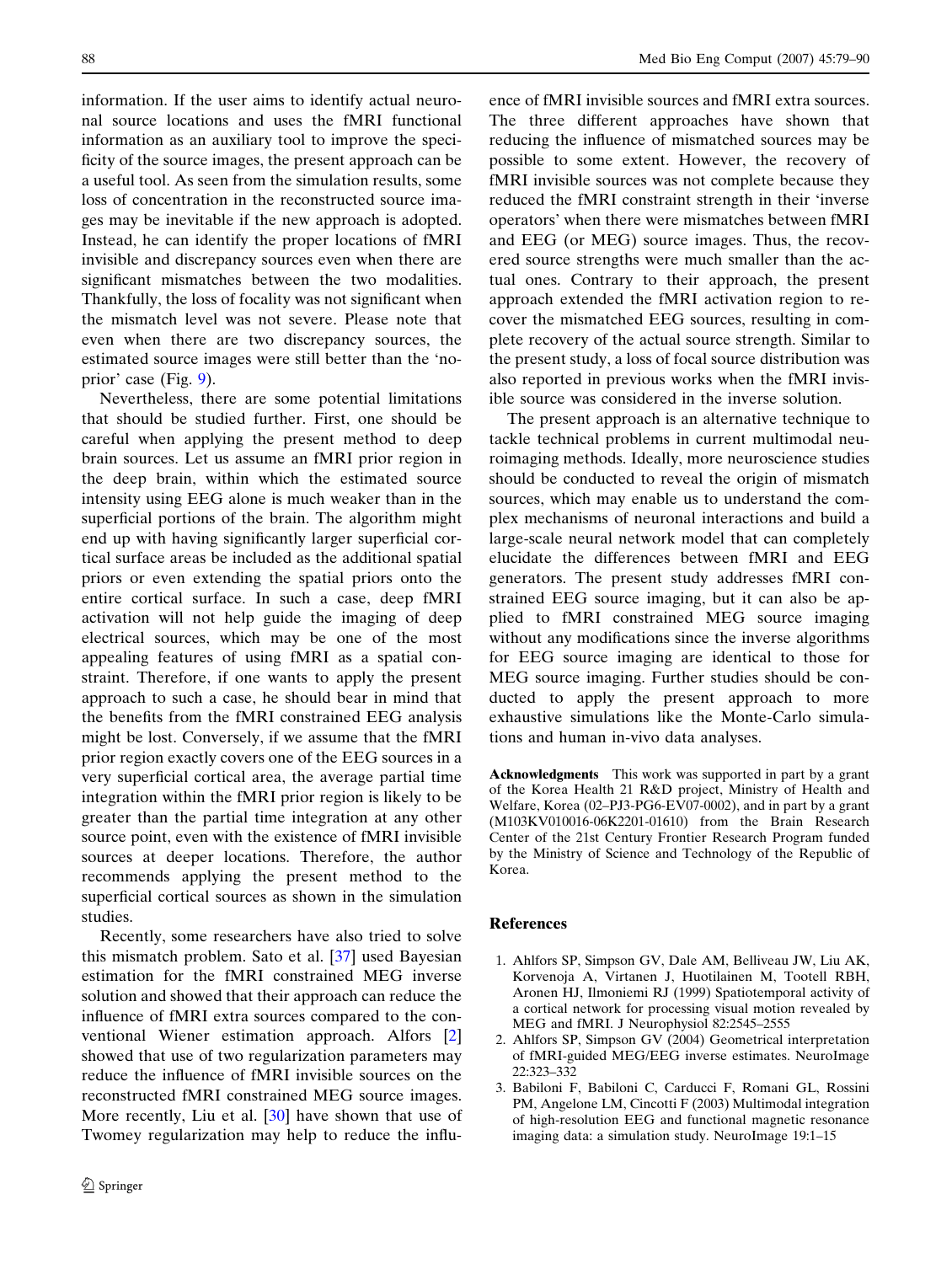- <span id="page-10-0"></span>4. Baillet S, Riera JJ, Marin G, Mangin JF, Aubert J, Garnero L (2001) Evaluation of inverse methods and head models for EEG source localization using a human skull phantom. Phys Med Biol 46:77–96
- 5. Bonmassar G, Schwartz DP, Liu AK, Kwong KK, Dale AM, Belliveau JW (2001) Spatiotemporal brain imaging of visualevoked activity using interleaved EEG and fMRI recordings. NeuroImage 13:1035–1043
- 6. Dale AM, Sereno MI (1993) Improved localization of cortical activity by combining EEG and MEG with MRI surface reconstruction: a linear approach. J Cognit Neurosci 5:162– 176
- 7. Dale AM, Fischl B, Sereno MI (1999) Cortical Surface-Based Analysis I. Segmentation and Surface Reconstruction. NeuroImage 9:179–194
- 8. Dale AM, Liu AK, Fischl BR, Buckner RL, Belliveau JW, Lewine JD, Halgren E (2000) Dynamic Statistical Parametric Mapping: Combining fMRI and MEG for High-Resolution Imaging of Cortical Activity. Neuron 26:55–67
- 9. Disbrow EA, Slutsky DA, Roberts TPL, Krubitzer LA (2005) Functional MRI at 1.5 tesla: A comparison of the blood oxygenation level-dependent signal and electrophysiology. Proc Natl Acad Sci USA 97:9718–9723
- 10. Dhond RP, Marinkovic K, Dale AM, Witzel T, Halgren E (2003) Spatiotemporal maps of past-tense verb inflection. NeuroImage 19:91–100
- 11. Fischl B, Dale AM (2000) Measuring the thickness of the human cerebral cortex from magnetic resonance images. Proc Natl Acad Sci USA 97:11050–11055
- 12. Fujimaki N, Hayakawa T, Nielsen M, Knösche TR, Miyauchi S (2002) An fMRI-constrained MEG source analysis with procedures for dividing and grouping activation. NeuroImage 17:324–343
- 13. Fujimaki N, Hayakawa T, Matani A, Okabe Y (2004) Rightlateralized neural activity during inner speech repeated by cues. Neuroreport 15:2341–2345
- 14. George JS, Aine CJ, Mosher JC, Schmidt DM, Ranken DM, Schlitt HA, Wood CC, Lewine JD, Sanders J A, Belliveau JW (1995) Mapping Function in the Human Brain with Magnetoencephlaography, Anatomical Magnetic-Resonance-Imaging, and Functional Magnetic-Resonance-Imaging. J Clin Neurophysiol 12:406–431
- 15. Gonzalez Andino SL, Blanke O, Lantz G, Thut G, Grave de Peralta Menendez R (2001) The Use of Functional Constraints for the Neuroelectromagnetic Inverse Problem: Alternatives and Caveats. Int J Bioelectrom 3 (internet journal)
- 16. Gorodnistky IF, George JS, Rao BD (1995) Neuromagnetic imaging with FOCUSS: a recursive weighted minimum norm algorithm. Electroenceph Clin Neurophys 95:231–251
- 17. Hämäläinen MS, Sarvas J (1989) Realistic conductivity geometry model of the human head for interpretation of neuromagnetic data. IEEE Trans Biomed Eng 36:165–171
- 18. Hansen P 1992 Analysis of discrete ill-posed problems by means of the L-curve. SIAM Rev 34:561–580
- 19. Haueisen J, Ramon C, Eiselt M, Brauer H, Nowak H (1997) Influence of tissue resistivities on neuromagnetic fields and electric potentials studied with a finite element model of the head. IEEE Trans Biomed Eng 44:727–735
- 20. He B, Musha T, Okamoto Y, Homma S, Nakajima Y, Sato T (1987) Electric dipole tracing in the brain by means of the boundary element method and its accuracy. IEEE Trans Biomed Eng 34:406–414
- 21. Im CH, Jung HK, Fujimaki N (2005) fMRI-constrained MEG source imaging and consideration of fMRI invisible sources. Hum Brain Mapp 26:110–118
- 22. Im CH, Lee SY (2006) A Technique to consider mismatches between fMRI and EEG/MEG sources for fMRI constrained EEG/MEG source imaging: a preliminary simulation study. Phys Med Biol 51:6005–6021
- 23. Kincses WE, Braun C, Kaiser S, Elbert T (1999) Modeling extended sources of event-related potentials using anatomical and physiological constraints. Hum Brain Mapp 8:182– 193
- 24. Korvenoja A, Huttunen J, Salli E, Pohjonen H, Martinkauppi S, Palva JM, Lauronen L, Virtanen J, Ilmoniemi RJ, Aronen HJ (1999) Activation of multiple cortical areas in response to somatosensory stimulation: Combined magnetoencephalographic and functional magnetic resonance imaging. Hum Brain Mapp 8:13–27
- 25. Korvenoja A, Aronen HJ, Ilmoniemi J (2001) Functional MRI as a constraint in multi-dipole models of MEG data. Int J Bioelectrom 3 (internet journal)
- 26. Lin FH, Witzel T, Hämäläinen MS, Dale AM, Belliveau JW, Stufflebeam SM (2004) Spectral spatiotemporal imaging of cortical oscillations and interactions in the human brain. NeuroImage 23:582–595
- 27. Liu AK, Belliveau JW, Dale AM (1998) Spatiotemporal imaging of human brain activity using functional MRI constrained magnetoencephalography data: Monte Carlo simulations. Proc Natl Acad Sci USA 95:8945–8950
- 28. Liu AK, Dale AM, Belliveau JW (2002) Monte Carlo simulation studies of EEG and MEG localization accuracy. Hum Brain Mapp 16:47–62
- 29. Liu Z, Ding L, He B (2006) Integration of EEG/MEG with MRI and fMRI in Functional Neuroimaging. IEEE Eng Med Biol Mag 25:46–53
- 30. Liu Z, Kecman F, He B (2006) Effects of fMRI-EEG mismatches in cortical current density estimation integrating fMRI and EEG: a simulation study. Clinical Neurophysiology, 117(7):1610–1622
- 31. Nunez PL, Srinivasan R (2005) Electric Fields of the Brain : The Neurophysics of EEG, 2nd Ed. Oxford University Press, Oxford
- 32. Oostendorp TF, Delbeke J, Stegeman DF (2000) The conductivity of the human skull: results of in vivo and in vitro measurements. IEEE Trans Biomed Eng 47:1487–1492
- 33. Opitz B, Mecklinger A, von Cramon DY, Kruggel F (1999) Combining electrophysiological and hemodynamic measures of the auditory oddball. Phychophysiol 36:142–147
- 34. Pascual-Marqui RD, Michel CM, Lehmann D (1994) Low resolution electromagnetic tomography: a new method for localizing electrical activity in the brain. Int J Psychophysiol 18:49–65
- 35. Phillips C, Mattout J, Rugg MD, Maquet P, Friston KJ (2005) An empirical Baysian solution to the source reconstruction problem in EEG. NeuroImage 24:997–1011
- 36. Rothman DL, Sibson NR, Hyder F, Shen J, Behar KL, Shulman RG (1999) In vivo MRS studies of the relationship between glutamine-glutamine neurotransmitter cycle and functional neuroenergetics. Phil Trans R Soc Lond B 354:1165–1167
- 37. Sato MA, Yoshioka T, Kajihara S, Toyama K, Goda N, Doya K, Kawato M (2004) Hierarchical Bayesian estimation for the MEG inverse problem. NeuroImage, 23(3):806–826
- 38. Sekihara K, Nagarajan SS, Poeppel D, Marantz A, Miyashita Y (2001) Reconstructing spatio-temporal activities of neural sources using an MEG vector beamformer technique. IEEE Trans Biomed Eng 48:760–771
- 39. Shattuck DW, Leahy RM (2002) BrainSuite: An automated cortical surface identification tool. Med Image Anal 6:129– 142